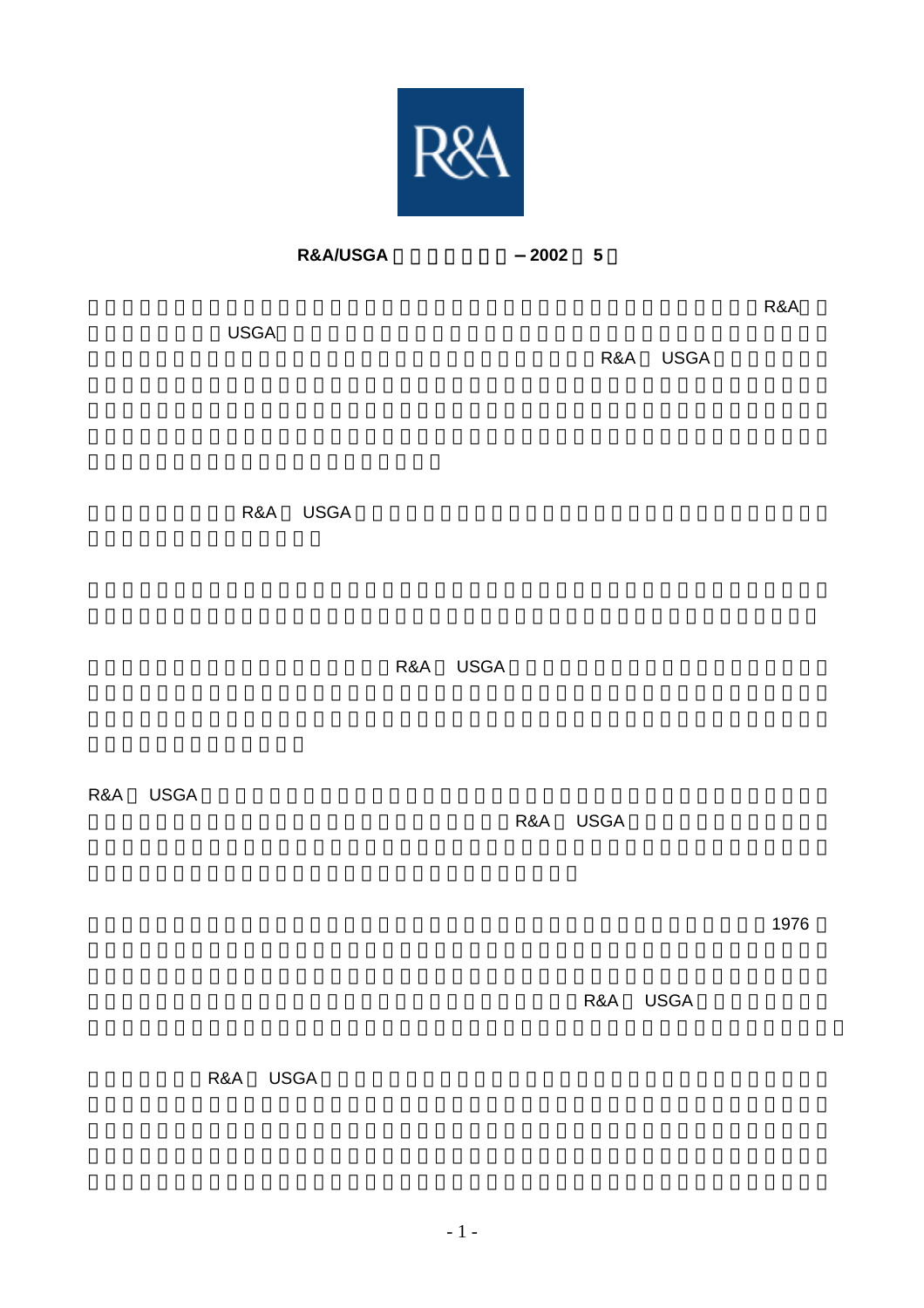R&A USGA

R&A USGA

R&A USGA

R&A USGA

R&A USGA

R&A USGA

R&A USGA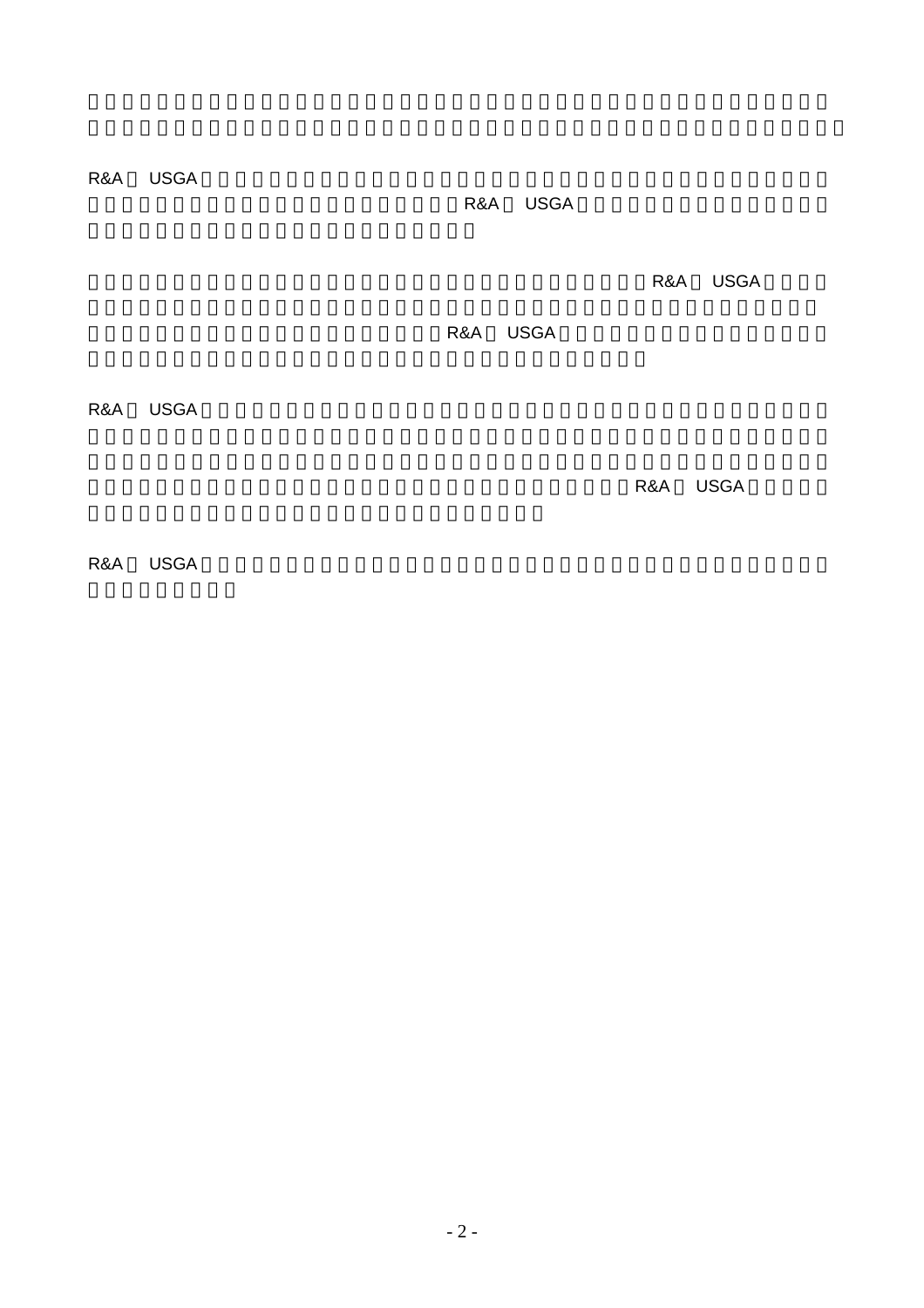

## **R&A/USGA Joint Statement of Principles – May 2002**

As the governing authorities for the Rules of Golf including equipment Rules, The R&A and the United States Golf Association (the "USGA") have continued to monitor closely the effects of advancing equipment technology on the playing of the game. The R&A and the USGA are also aware that this subject has attracted wide-ranging comment and a number of conflicting views. History has proved that it is impossible to foresee the developments in golf equipment which advancing technology will deliver. It is of the greatest importance to golf's continuing appeal that such advances are judged against a clear and broadly accepted series of principles.

The purpose of this statement is to set out the joint views of the R&A and the USGA, together with the framework of key principles and policies which guides their actions.

In an historical context, the game has seen progressive developments in the clubs and balls available to golfers who, through almost six centuries, have sought to improve their playing performance and enjoyment.

While generally welcoming this progress, the R&A and the USGA will remain vigilant when considering equipment Rules. The purpose of the Rules is to protect golf's best traditions, to prevent an over-reliance on technological advances rather than skill, and to ensure that skill is the dominant element of success throughout the game.

The R&A and USGA continue to believe that the retention of a single set of rules for all players of the game, irrespective of ability, is one of golf's greatest strengths. The R&A and USGA regard the prospect of having permanent separate rules for elite competition as undesirable and have no current plans to create separate equipment rules for highly skilled players.

Golf balls used by the vast majority of highly skilled players today have largely reached the performance limits for initial velocity and overall distance which have been part of the Rules since 1976. The governing bodies believe that golf balls, when hit by highly skilled golfers, should not of themselves fly significantly further than they do today. In the current circumstances, the R&A and the USGA are not advocating that the Rules relating to golf ball specifications be changed other than to modernise test methods.

The R&A and the USGA believe, however, that any further significant increases in hitting distances at the highest level are undesirable. Whether these increases in distance emanate from advancing equipment technology, greater athleticism of players, improved player coaching, golf course